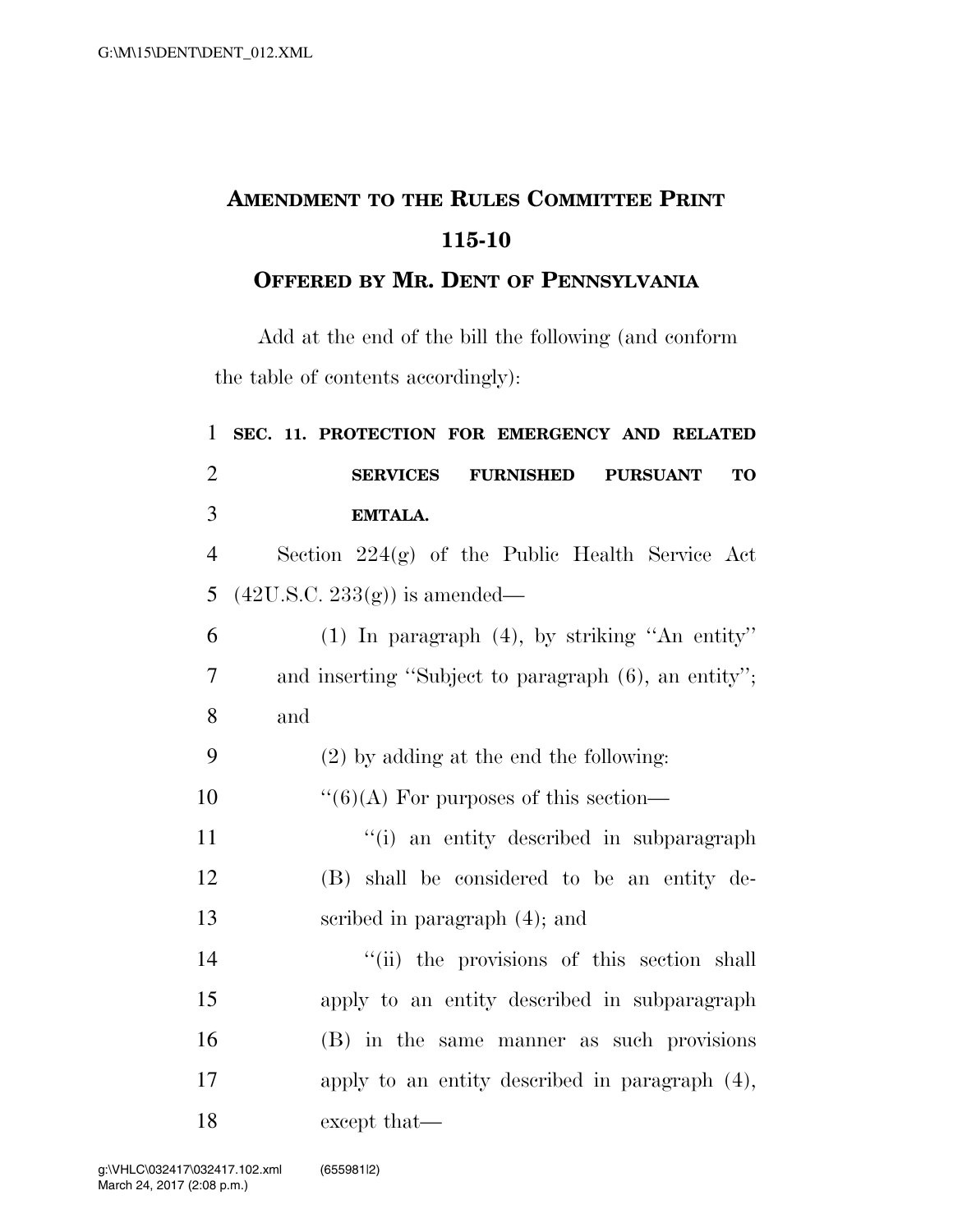$\mathfrak{D}$ 

1 ''(I) notwithstanding paragraph 2 (1)(B), the deeming of any entity described 3 in subparagraph (B), or of an officer, gov- erning board member, employee, con- tractor, or on-call provider of such an enti- ty, to be an employee of the Public Health Service for purposes of this section shall apply only with respect to items and serv- ices that are furnished to an individual pursuant to section 1867 of the Social Se- curity Act and to post stabilization services (as defined in subparagraph (D)) furnished to such an individual;  $\text{``(II)}$  nothing in paragraph  $(1)(D)$  shall be construed as preventing a physi- cian or physician group described in sub-17 paragraph (B)(ii) from making the appli- cation referred to in such paragraph or as conditioning the deeming of a physician or physician group that makes such an appli- cation upon receipt by the Secretary of an application from the hospital or emergency department that employs or contracts with

the physician or group, or enlists the phy-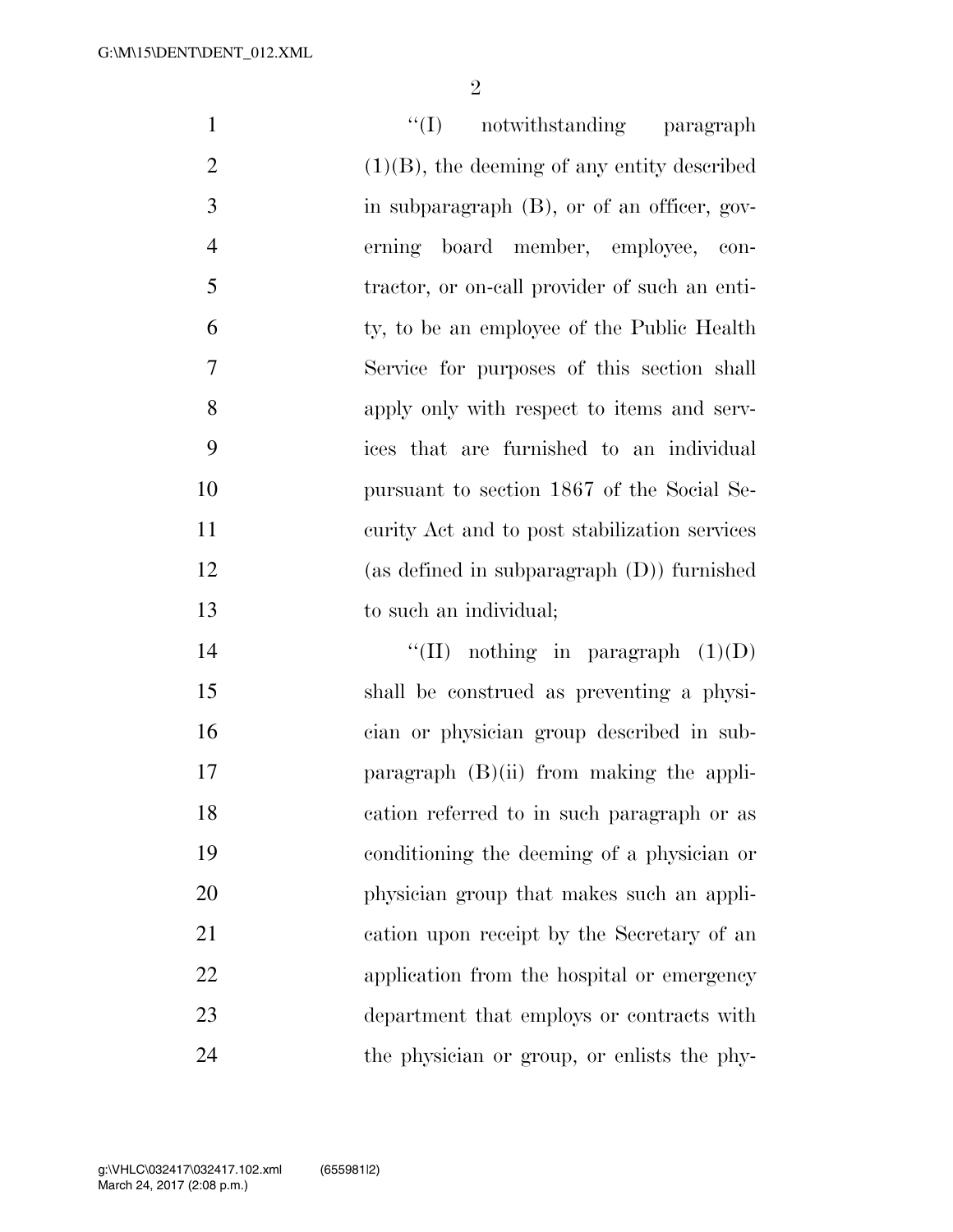| $\mathbf{1}$   | sician or physician group as an on-call pro- |
|----------------|----------------------------------------------|
| $\overline{2}$ | vider;                                       |
| 3              | "(III) notwithstanding paragraph $(3)$ ,     |
| $\overline{4}$ | this paragraph shall apply only with re-     |
| 5              | spect to causes of action arising from acts  |
| 6              | or omissions that occur on or after Janu-    |
| $\tau$         | ary 1, 2017;                                 |
| 8              | "(IV) paragraph $(5)$ shall not apply to     |
| 9              | a physician or physician group described in  |
| 10             | subparagraph $(B)(ii)$ ;                     |
| 11             | "(V) the Attorney General, in con-           |
| 12             | sultation with the Secretary, shall make     |
| 13             | separate estimates under subsection $(k)(1)$ |
| 14             | with respect to entities described in sub-   |
| 15             | paragraph (B) and entities described in      |
| 16             | paragraph (4) (other than those described    |
| 17             | in subparagraph (B)), and the Secretary      |
| 18             | shall establish separate funds under sub-    |
| 19             | section $(k)(2)$ with respect to such groups |
| 20             | of entities, and any appropriations under    |
| 21             | this subsection for entities described in    |
| 22             | subparagraph (B) shall be separate from      |
| 23             | amounts authorized by subsection<br>the      |
| 24             | (k)(2);                                      |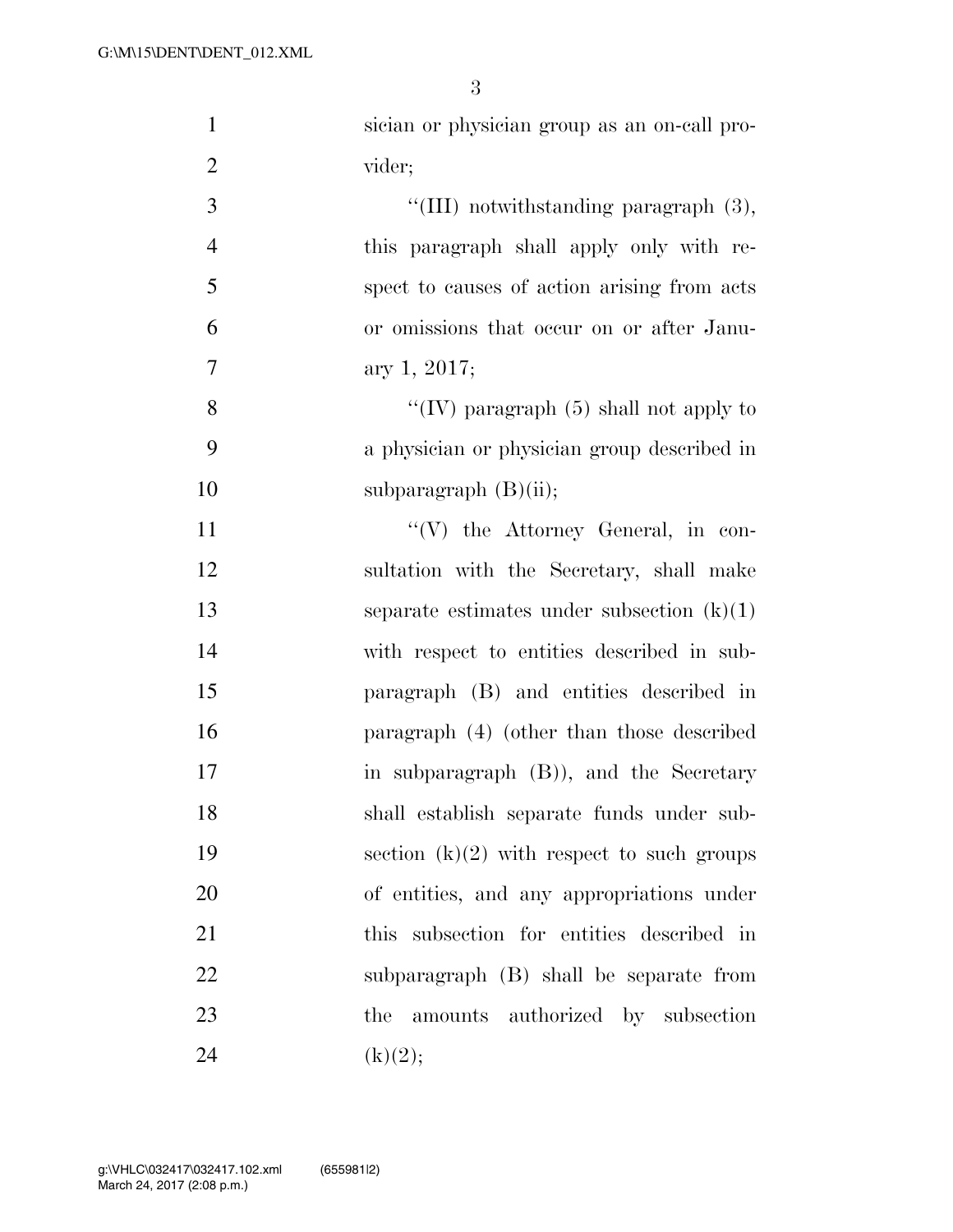| $\mathbf{1}$   | "(VI) notwithstanding subsection                  |
|----------------|---------------------------------------------------|
| $\overline{2}$ | $(k)(2)$ , the amount of the fund established     |
| 3              | by the Secretary under such subsection            |
| $\overline{4}$ | with respect to entities described in sub-        |
| 5              | paragraph (B) may exceed a total of               |
| 6              | $$10,000,000$ for a fiscal year; and              |
| $\tau$         | "(VII) subsection (m) shall not apply             |
| 8              | to entities described in subparagraph (B).        |
| 9              | "(B) An entity described in this subparagraph     |
| 10             | $is-$                                             |
| 11             | "(i) a hospital or an emergency depart-           |
| 12             | ment to which section 1867 of the Social Secu-    |
| 13             | rity Act applies; and                             |
| 14             | "(ii) a physician or physician group that is      |
| 15             | employed by, is under contract with, or is an     |
| 16             | on-call provider of such hospital or emergency    |
| 17             | department, to furnish items and services to in-  |
| 18             | dividuals under such section.                     |
| 19             | "(C) For purposes of this paragraph, the term     |
| 20             | 'on-call provider' means a physician or physician |
| 21             | group that—                                       |
| 22             | "(i) has full, temporary, or locum tenens         |
| 23             | staff privileges at a hospital or emergency de-   |
| 24             | partment to which section 1867 of the Social      |
| 25             | Security Act applies; and                         |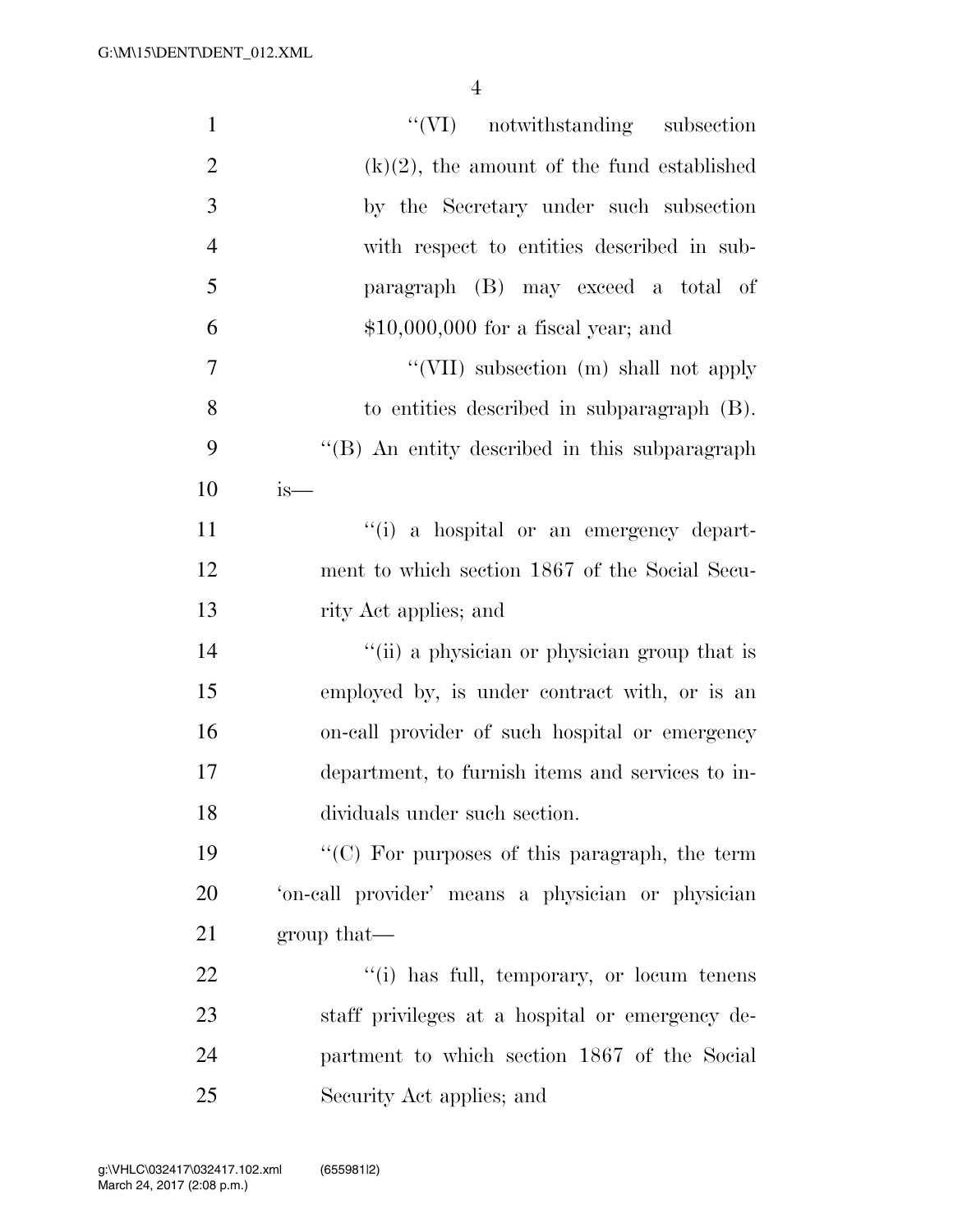$''(ii)$  is not employed by or under contract with such hospital or emergency department, but agrees to be ready and available to provide services pursuant to section 1867 of the Social Security Act or post stabilization services to in- dividuals being treated in the hospital or emer- gency department with or without compensation from the hospital or emergency department.

 ''(D) For purposes of this paragraph, the term 'post stabilization services' means, with respect to an individual who has been treated by an entity de- scribed in subparagraph (B) for purposes of com- plying with section 1867 of the Social Security Act, services that are related to the condition that was so treated and provided after the individual is stabilized in order to maintain the stabilized condition or to improve or resolve the condition of the individual.

 $\langle (E)(i) \rangle$  Nothing in this paragraph (or in any other provision of this section as such provision ap- plies to entities described in subparagraph (B) by operation of subparagraph (A)) shall be construed as authorizing or requiring the Secretary to make pay- ments to such entities, the budget authority for which is not provided in advance by appropriation Acts.